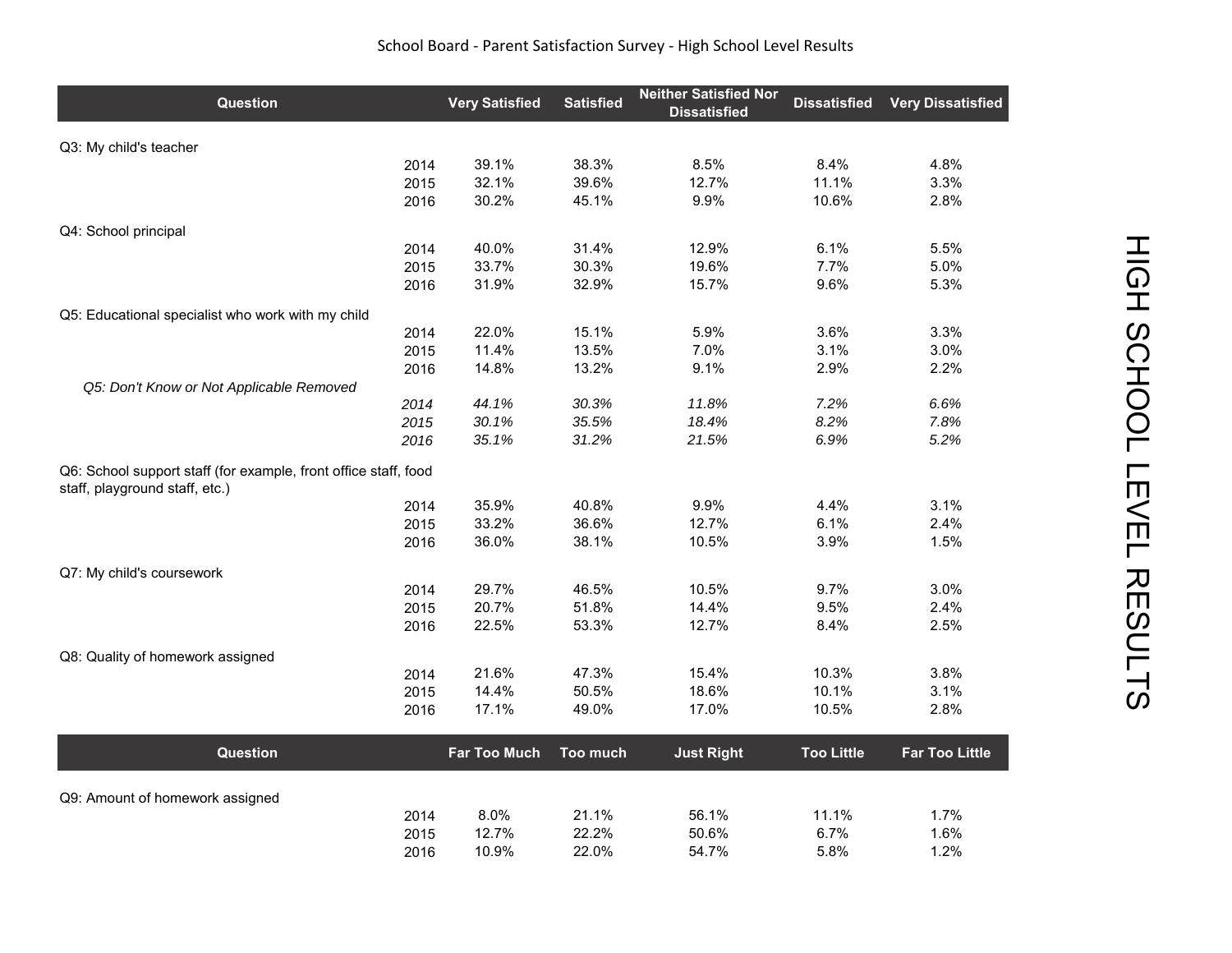## School Board ‐ Parent Satisfaction Survey ‐ High School Level Results

| Question                                  |      | <b>Very Satisfied</b> | <b>Satisfied</b> | <b>Neither Satisfied Nor</b><br><b>Dissatisfied</b> | <b>Dissatisfied</b> | <b>Very Dissatisfied</b> |
|-------------------------------------------|------|-----------------------|------------------|-----------------------------------------------------|---------------------|--------------------------|
| Q10: After school tutorials               |      |                       |                  |                                                     |                     |                          |
|                                           | 2014 | 33.5%                 | 39.7%            | 10.1%                                               | 7.7%                | 2.8%                     |
|                                           | 2015 | 21.8%                 | 45.0%            | 12.0%                                               | 10.5%               | 3.5%                     |
|                                           | 2016 | 25.2%                 | 44.6%            | 13.0%                                               | 7.4%                | 3.0%                     |
| Q11: Grading system                       |      |                       |                  |                                                     |                     |                          |
|                                           | 2014 | 17.2%                 | 54.5%            | 14.3%                                               | 9.2%                | 2.8%                     |
|                                           | 2015 | 12.5%                 | 53.1%            | 18.6%                                               | 9.8%                | 4.0%                     |
|                                           | 2016 | 13.5%                 | 51.9%            | 18.6%                                               | 10.1%               | 3.8%                     |
| Q12: Special education services           |      |                       |                  |                                                     |                     |                          |
|                                           | 2014 | 8.2%                  | 9.0%             | 5.1%                                                | 3.9%                | 2.8%                     |
|                                           | 2015 | 4.9%                  | 6.7%             | 5.8%                                                | 2.4%                | 3.0%                     |
|                                           | 2016 | 6.6%                  | 7.5%             | 6.2%                                                | 1.6%                | 1.2%                     |
| Q12: Don't Know or Not Applicable Removed | 2014 | 28.2%                 | 31.1%            | 17.5%                                               | 13.6%               | 9.6%                     |
|                                           | 2015 | 26.8%                 | 36.6%            | 31.7%                                               | 13.0%               | 16.3%                    |
|                                           | 2016 | 28.8%                 | 32.3%            | 26.8%                                               | 7.1%                | 5.1%                     |
|                                           |      |                       |                  |                                                     |                     |                          |
| Q13: Gifted services                      |      |                       |                  |                                                     |                     |                          |
|                                           | 2014 | 8.3%                  | 11.8%            | 7.0%                                                | 4.5%                | 3.0%                     |
|                                           | 2015 | 5.2%                  | 5.1%             | 5.5%                                                | 1.9%                | 2.4%                     |
|                                           | 2016 | 4.1%                  | 7.4%             | 6.5%                                                | 2.3%                | 1.6%                     |
| Q13: Don't Know or Not Applicable Removed | 2014 | 24.0%                 | 34.1%            | 20.2%                                               | 13.0%               | 8.7%                     |
|                                           | 2015 | 25.9%                 | 25.2%            | 27.4%                                               | 9.6%                | 11.9%                    |
|                                           | 2016 | 18.6%                 | 33.5%            | 29.8%                                               | 10.6%               | 7.4%                     |
|                                           |      |                       |                  |                                                     |                     |                          |
| Q14: Support for college readiness        |      |                       |                  |                                                     |                     |                          |
|                                           | 2014 | 16.1%                 | 24.5%            | 13.2%                                               | 6.3%                | 3.0%                     |
|                                           | 2015 | 20.3%                 | 35.4%            | 14.7%                                               | 11.2%               | 4.0%                     |
|                                           | 2016 | 21.7%                 | 37.5%            | 15.0%                                               | 8.6%                | 3.0%                     |
| Q14: Don't Know or Not Applicable Removed |      |                       |                  |                                                     |                     |                          |
|                                           | 2014 | 25.6%                 | 38.9%            | 20.9%                                               | 9.9%                | 4.7%                     |
|                                           | 2015 | 23.7%                 | 41.4%            | 17.1%                                               | 13.1%               | 4.7%                     |
|                                           | 2016 | 25.2%                 | 43.7%            | 17.5%                                               | 10.0%               | 3.5%                     |
| Q15: Support for career readiness         |      |                       |                  |                                                     |                     |                          |
|                                           | 2014 | 9.0%                  | 17.8%            | 16.0%                                               | 6.1%                | 2.6%                     |
|                                           | 2015 | 11.3%                 | 25.9%            | 19.7%                                               | 10.1%               | 3.9%                     |
|                                           | 2016 | 12.8%                 | 26.8%            | 20.0%                                               | 9.0%                | 2.6%                     |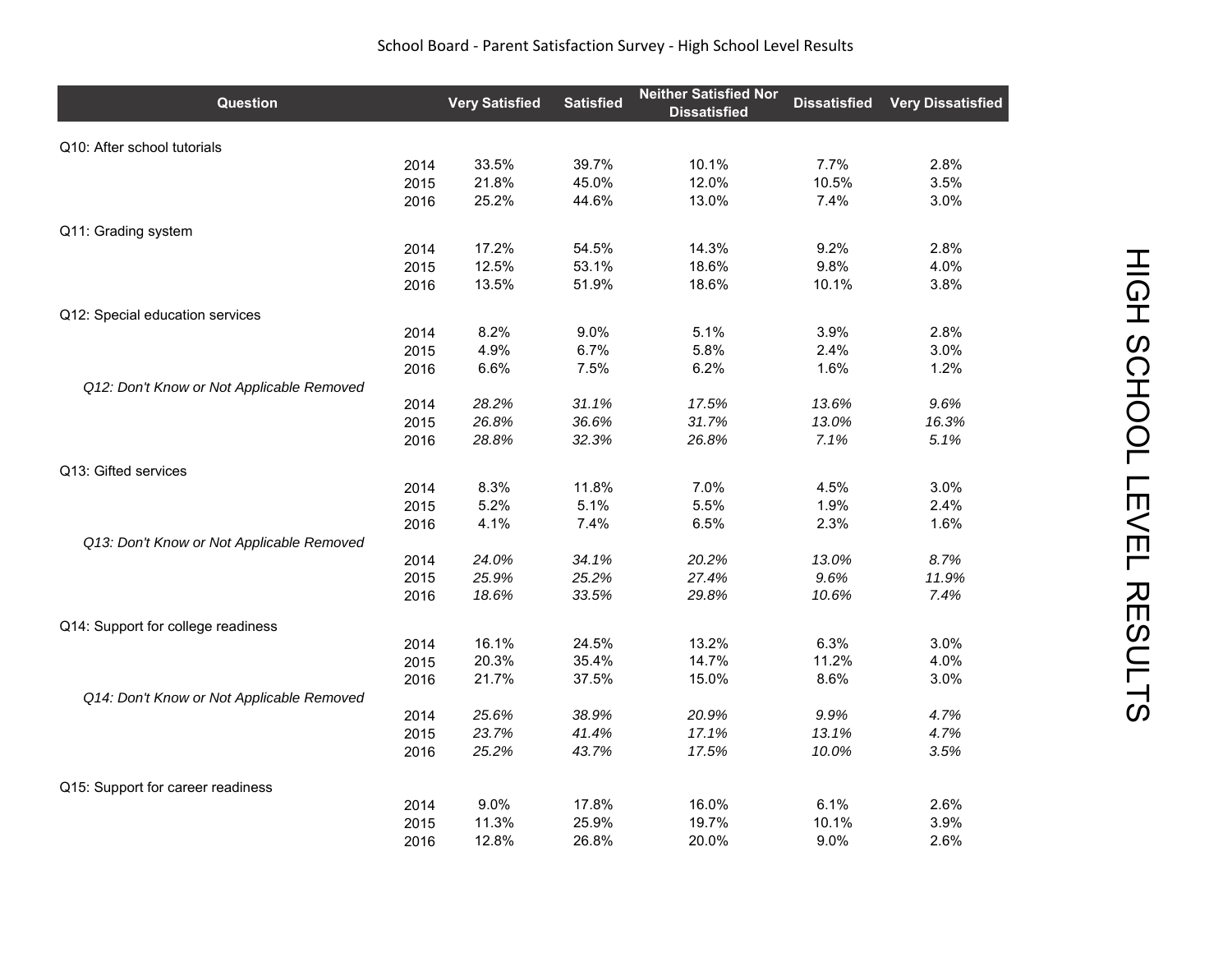| Question                                     |      | <b>Very Satisfied</b> | <b>Satisfied</b> | <b>Neither Satisfied Nor</b><br><b>Dissatisfied</b> | <b>Dissatisfied</b> | <b>Very Dissatisfied</b> |
|----------------------------------------------|------|-----------------------|------------------|-----------------------------------------------------|---------------------|--------------------------|
| Q15: Don't Know or Not Applicable Removed    |      |                       |                  |                                                     |                     |                          |
|                                              | 2014 | 17.5%                 | 34.6%            | 31.1%                                               | 11.7%               | 5.1%                     |
|                                              | 2015 | 15.9%                 | 36.6%            | 27.8%                                               | 14.2%               | 5.4%                     |
|                                              | 2016 | 18.0%                 | 37.7%            | 28.0%                                               | 12.6%               | 3.6%                     |
| Q16: School sports                           |      |                       |                  |                                                     |                     |                          |
|                                              | 2014 | 17.6%                 | 28.2%            | 14.5%                                               | 7.7%                | 5.1%                     |
|                                              | 2015 | 15.3%                 | 34.2%            | 13.6%                                               | 9.5%                | 5.2%                     |
|                                              | 2016 | 16.3%                 | 30.2%            | 13.5%                                               | 9.7%                | 8.3%                     |
| Q16: Don't Know or Not Applicable Removed    |      |                       |                  |                                                     |                     |                          |
|                                              | 2014 | 24.1%                 | 38.6%            | 19.9%                                               | 10.5%               | 6.9%                     |
|                                              | 2015 | 19.6%                 | 44.0%            | 17.5%                                               | 12.2%               | 6.7%                     |
|                                              | 2016 | 20.9%                 | 38.7%            | 17.3%                                               | 12.4%               | 10.6%                    |
| Q17: Extra-curricular activities             |      |                       |                  |                                                     |                     |                          |
|                                              | 2014 | 20.8%                 | 36.1%            | 15.7%                                               | 5.4%                | 2.8%                     |
|                                              | 2015 | 14.9%                 | 44.7%            | 15.2%                                               | 6.1%                | 2.2%                     |
|                                              | 2016 | 19.2%                 | 39.4%            | 16.9%                                               | 5.4%                | 3.3%                     |
| Q17: Don't Know or Not Applicable Removed    |      |                       |                  |                                                     |                     |                          |
|                                              | 2014 | 25.7%                 | 44.7%            | 19.4%                                               | 6.7%                | 3.4%                     |
|                                              | 2015 | 17.9%                 | 53.8%            | 18.2%                                               | 7.3%                | 2.7%                     |
|                                              | 2016 | 22.9%                 | 46.8%            | 20.1%                                               | 6.4%                | 3.9%                     |
| Q18: Opportunities for parent involvement    |      |                       |                  |                                                     |                     |                          |
|                                              | 2014 | 22.4%                 | 48.0%            | 16.3%                                               | 4.1%                | 2.5%                     |
|                                              | 2015 | 15.8%                 | 49.7%            | 21.2%                                               | 5.8%                | 1.2%                     |
|                                              | 2016 | 20.2%                 | 51.4%            | 16.3%                                               | 4.4%                | 1.5%                     |
| Q19: School discipline                       |      |                       |                  |                                                     |                     |                          |
|                                              | 2014 | 19.5%                 | 42.7%            | 12.6%                                               | 6.3%                | 4.3%                     |
|                                              | 2015 | 11.6%                 | 37.9%            | 14.5%                                               | 7.0%                | 5.5%                     |
|                                              | 2016 | 11.0%                 | 38.8%            | 15.9%                                               | 7.2%                | 3.7%                     |
| Q19: Don't Know or Not Applicable Removed    |      |                       |                  |                                                     |                     |                          |
|                                              | 2014 | 22.9%                 | 50.0%            | 14.7%                                               | 7.4%                | 5.0%                     |
|                                              | 2015 | 15.2%                 | 49.5%            | 18.9%                                               | 9.2%                | 7.2%                     |
|                                              | 2016 | 14.3%                 | 50.6%            | 20.7%                                               | 9.5%                | 4.9%                     |
| Q20: Progress updates received from teachers |      |                       |                  |                                                     |                     |                          |
|                                              | 2014 | 19.3%                 | 41.0%            | 16.6%                                               | 15.9%               | 5.3%                     |
|                                              | 2015 | 10.3%                 | 35.7%            | 20.8%                                               | 19.8%               | 8.8%                     |
|                                              | 2016 | 11.2%                 | 33.2%            | 22.5%                                               | 21.1%               | 8.2%                     |

## School Board ‐ Parent Satisfaction Survey ‐ High School Level Results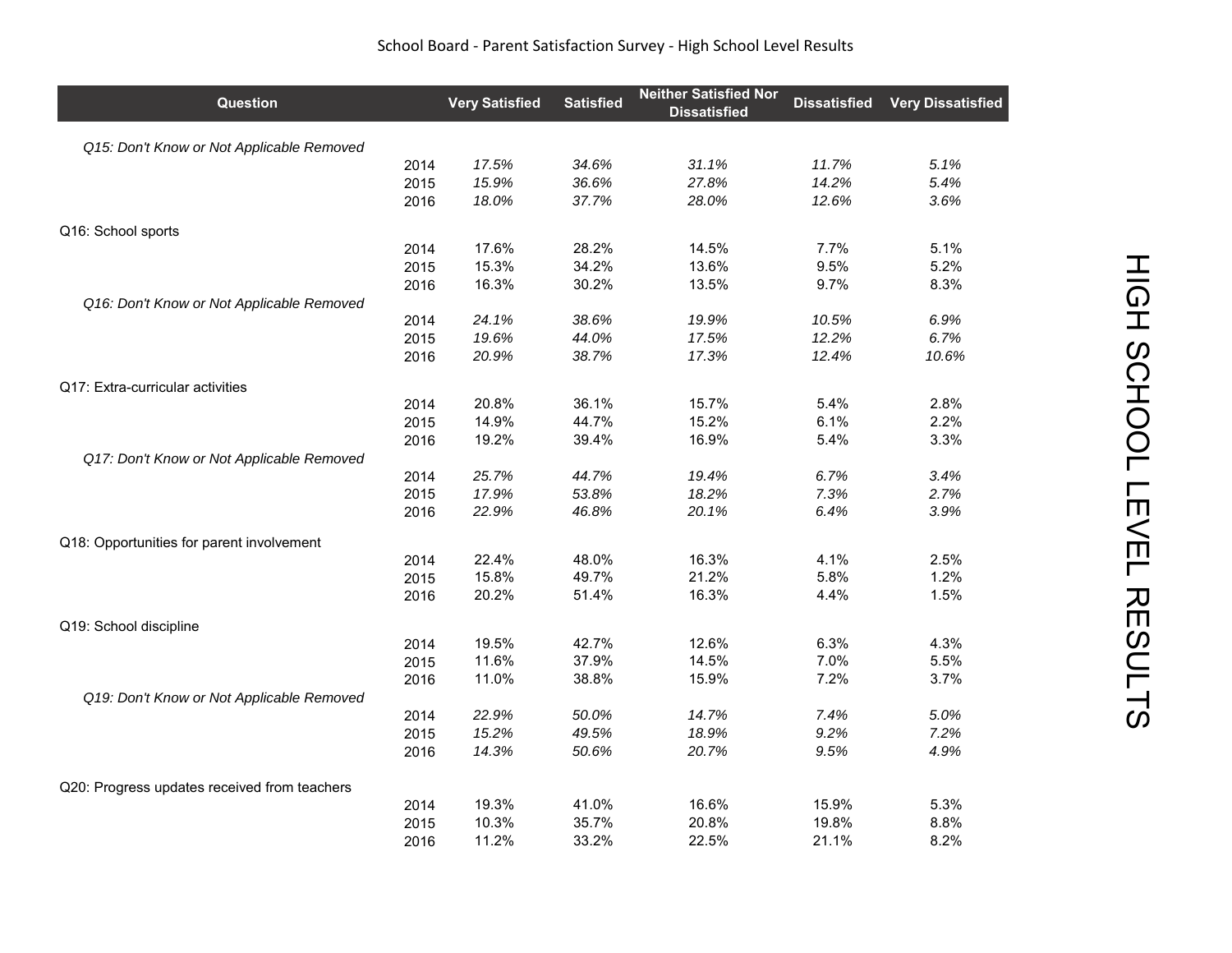| School Board - Parent Satisfaction Survey - High School Level Results |  |
|-----------------------------------------------------------------------|--|
|-----------------------------------------------------------------------|--|

| Q21: Communication from my child's school<br>29.8%<br>47.1%<br>11.5%<br>7.9%<br>2.6%<br>2014<br>25.2%<br>48.0%<br>15.0%<br>7.1%<br>3.9%<br>2015<br>26.6%<br>48.8%<br>11.9%<br>7.7%<br>4.0%<br>2016<br>Q22: Communication from the school district<br>22.5%<br>50.0%<br>2.3%<br>2014<br>17.6%<br>4.3%<br>16.0%<br>2.7%<br>52.2%<br>20.9%<br>4.9%<br>2015<br>16.7%<br>46.8%<br>19.5%<br>8.6%<br>5.1%<br>2016<br>Q23: School district website<br>20.2%<br>54.0%<br>16.4%<br>4.6%<br>2.6%<br>2014<br>14.1%<br>48.1%<br>24.4%<br>8.3%<br>2.5%<br>2015<br>14.7%<br>54.3%<br>18.1%<br>2.3%<br>2016<br>6.7%<br>Q24: Availability of translation service<br>4.9%<br>9.5%<br>5.1%<br>0.7%<br>1.6%<br>2014<br>1.9%<br>2015<br>6.3%<br>6.1%<br>1.4%<br>1.1%<br>2.3%<br>5.1%<br>6.8%<br>1.2%<br>0.9%<br>2016<br>Q24: Don't Know or Not Applicable Removed<br>2014<br>22.6%<br>43.6%<br>23.3%<br>3.0%<br>7.5%<br>11.6%<br>37.5%<br>36.6%<br>8.0%<br>6.3%<br>2015<br>5.7%<br>2016<br>14.3%<br>31.4%<br>41.4%<br>7.1%<br>Q25: School bus and bus driver<br>24.4%<br>30.2%<br>8.0%<br>3.7%<br>3.3%<br>2014<br>3.0%<br>8.8%<br>5.4%<br>3.7%<br>2.1%<br>2015<br>3.6%<br>6.9%<br>5.4%<br>1.6%<br>2.8%<br>2016<br>Q25: Don't Know or Not Applicable Removed<br>35.0%<br>4.8%<br>2014<br>43.4%<br>11.5%<br>5.3%<br>13.0%<br>38.3%<br>23.4%<br>9.1%<br>2015<br>16.2%<br>33.9%<br>17.8%<br>26.4%<br>8.0%<br>13.8%<br>2016<br>Q26: Reasonableness of school fees<br>2.3%<br>24.4%<br>50.2%<br>12.7%<br>4.1%<br>2014<br>12.6%<br>51.4%<br>17.1%<br>9.9%<br>3.6%<br>2015<br>49.4%<br>17.7%<br>14.4%<br>8.4%<br>2.7%<br>2016<br>Q27: The school building and grounds<br>27.0%<br>38.3%<br>15.9%<br>12.3%<br>5.1%<br>2014<br>27.0%<br>43.4%<br>12.2%<br>4.2%<br>2015<br>10.9%<br>2016 | Question | <b>Very Satisfied</b> | <b>Satisfied</b> | <b>Neither Satisfied Nor</b><br><b>Dissatisfied</b> | <b>Dissatisfied</b> | <b>Very Dissatisfied</b> |
|----------------------------------------------------------------------------------------------------------------------------------------------------------------------------------------------------------------------------------------------------------------------------------------------------------------------------------------------------------------------------------------------------------------------------------------------------------------------------------------------------------------------------------------------------------------------------------------------------------------------------------------------------------------------------------------------------------------------------------------------------------------------------------------------------------------------------------------------------------------------------------------------------------------------------------------------------------------------------------------------------------------------------------------------------------------------------------------------------------------------------------------------------------------------------------------------------------------------------------------------------------------------------------------------------------------------------------------------------------------------------------------------------------------------------------------------------------------------------------------------------------------------------------------------------------------------------------------------------------------------------------------------------------------------------------------------------------------------------------------------------------|----------|-----------------------|------------------|-----------------------------------------------------|---------------------|--------------------------|
|                                                                                                                                                                                                                                                                                                                                                                                                                                                                                                                                                                                                                                                                                                                                                                                                                                                                                                                                                                                                                                                                                                                                                                                                                                                                                                                                                                                                                                                                                                                                                                                                                                                                                                                                                          |          |                       |                  |                                                     |                     |                          |
|                                                                                                                                                                                                                                                                                                                                                                                                                                                                                                                                                                                                                                                                                                                                                                                                                                                                                                                                                                                                                                                                                                                                                                                                                                                                                                                                                                                                                                                                                                                                                                                                                                                                                                                                                          |          |                       |                  |                                                     |                     |                          |
|                                                                                                                                                                                                                                                                                                                                                                                                                                                                                                                                                                                                                                                                                                                                                                                                                                                                                                                                                                                                                                                                                                                                                                                                                                                                                                                                                                                                                                                                                                                                                                                                                                                                                                                                                          |          |                       |                  |                                                     |                     |                          |
|                                                                                                                                                                                                                                                                                                                                                                                                                                                                                                                                                                                                                                                                                                                                                                                                                                                                                                                                                                                                                                                                                                                                                                                                                                                                                                                                                                                                                                                                                                                                                                                                                                                                                                                                                          |          |                       |                  |                                                     |                     |                          |
|                                                                                                                                                                                                                                                                                                                                                                                                                                                                                                                                                                                                                                                                                                                                                                                                                                                                                                                                                                                                                                                                                                                                                                                                                                                                                                                                                                                                                                                                                                                                                                                                                                                                                                                                                          |          |                       |                  |                                                     |                     |                          |
|                                                                                                                                                                                                                                                                                                                                                                                                                                                                                                                                                                                                                                                                                                                                                                                                                                                                                                                                                                                                                                                                                                                                                                                                                                                                                                                                                                                                                                                                                                                                                                                                                                                                                                                                                          |          |                       |                  |                                                     |                     |                          |
|                                                                                                                                                                                                                                                                                                                                                                                                                                                                                                                                                                                                                                                                                                                                                                                                                                                                                                                                                                                                                                                                                                                                                                                                                                                                                                                                                                                                                                                                                                                                                                                                                                                                                                                                                          |          |                       |                  |                                                     |                     |                          |
|                                                                                                                                                                                                                                                                                                                                                                                                                                                                                                                                                                                                                                                                                                                                                                                                                                                                                                                                                                                                                                                                                                                                                                                                                                                                                                                                                                                                                                                                                                                                                                                                                                                                                                                                                          |          |                       |                  |                                                     |                     |                          |
|                                                                                                                                                                                                                                                                                                                                                                                                                                                                                                                                                                                                                                                                                                                                                                                                                                                                                                                                                                                                                                                                                                                                                                                                                                                                                                                                                                                                                                                                                                                                                                                                                                                                                                                                                          |          |                       |                  |                                                     |                     |                          |
|                                                                                                                                                                                                                                                                                                                                                                                                                                                                                                                                                                                                                                                                                                                                                                                                                                                                                                                                                                                                                                                                                                                                                                                                                                                                                                                                                                                                                                                                                                                                                                                                                                                                                                                                                          |          |                       |                  |                                                     |                     |                          |
|                                                                                                                                                                                                                                                                                                                                                                                                                                                                                                                                                                                                                                                                                                                                                                                                                                                                                                                                                                                                                                                                                                                                                                                                                                                                                                                                                                                                                                                                                                                                                                                                                                                                                                                                                          |          |                       |                  |                                                     |                     |                          |
|                                                                                                                                                                                                                                                                                                                                                                                                                                                                                                                                                                                                                                                                                                                                                                                                                                                                                                                                                                                                                                                                                                                                                                                                                                                                                                                                                                                                                                                                                                                                                                                                                                                                                                                                                          |          |                       |                  |                                                     |                     |                          |
|                                                                                                                                                                                                                                                                                                                                                                                                                                                                                                                                                                                                                                                                                                                                                                                                                                                                                                                                                                                                                                                                                                                                                                                                                                                                                                                                                                                                                                                                                                                                                                                                                                                                                                                                                          |          |                       |                  |                                                     |                     |                          |
|                                                                                                                                                                                                                                                                                                                                                                                                                                                                                                                                                                                                                                                                                                                                                                                                                                                                                                                                                                                                                                                                                                                                                                                                                                                                                                                                                                                                                                                                                                                                                                                                                                                                                                                                                          |          |                       |                  |                                                     |                     |                          |
|                                                                                                                                                                                                                                                                                                                                                                                                                                                                                                                                                                                                                                                                                                                                                                                                                                                                                                                                                                                                                                                                                                                                                                                                                                                                                                                                                                                                                                                                                                                                                                                                                                                                                                                                                          |          |                       |                  |                                                     |                     |                          |
|                                                                                                                                                                                                                                                                                                                                                                                                                                                                                                                                                                                                                                                                                                                                                                                                                                                                                                                                                                                                                                                                                                                                                                                                                                                                                                                                                                                                                                                                                                                                                                                                                                                                                                                                                          |          |                       |                  |                                                     |                     |                          |
|                                                                                                                                                                                                                                                                                                                                                                                                                                                                                                                                                                                                                                                                                                                                                                                                                                                                                                                                                                                                                                                                                                                                                                                                                                                                                                                                                                                                                                                                                                                                                                                                                                                                                                                                                          |          |                       |                  |                                                     |                     |                          |
|                                                                                                                                                                                                                                                                                                                                                                                                                                                                                                                                                                                                                                                                                                                                                                                                                                                                                                                                                                                                                                                                                                                                                                                                                                                                                                                                                                                                                                                                                                                                                                                                                                                                                                                                                          |          |                       |                  |                                                     |                     |                          |
|                                                                                                                                                                                                                                                                                                                                                                                                                                                                                                                                                                                                                                                                                                                                                                                                                                                                                                                                                                                                                                                                                                                                                                                                                                                                                                                                                                                                                                                                                                                                                                                                                                                                                                                                                          |          |                       |                  |                                                     |                     |                          |
|                                                                                                                                                                                                                                                                                                                                                                                                                                                                                                                                                                                                                                                                                                                                                                                                                                                                                                                                                                                                                                                                                                                                                                                                                                                                                                                                                                                                                                                                                                                                                                                                                                                                                                                                                          |          |                       |                  |                                                     |                     |                          |
|                                                                                                                                                                                                                                                                                                                                                                                                                                                                                                                                                                                                                                                                                                                                                                                                                                                                                                                                                                                                                                                                                                                                                                                                                                                                                                                                                                                                                                                                                                                                                                                                                                                                                                                                                          |          |                       |                  |                                                     |                     |                          |
|                                                                                                                                                                                                                                                                                                                                                                                                                                                                                                                                                                                                                                                                                                                                                                                                                                                                                                                                                                                                                                                                                                                                                                                                                                                                                                                                                                                                                                                                                                                                                                                                                                                                                                                                                          |          |                       |                  |                                                     |                     |                          |
|                                                                                                                                                                                                                                                                                                                                                                                                                                                                                                                                                                                                                                                                                                                                                                                                                                                                                                                                                                                                                                                                                                                                                                                                                                                                                                                                                                                                                                                                                                                                                                                                                                                                                                                                                          |          |                       |                  |                                                     |                     |                          |
|                                                                                                                                                                                                                                                                                                                                                                                                                                                                                                                                                                                                                                                                                                                                                                                                                                                                                                                                                                                                                                                                                                                                                                                                                                                                                                                                                                                                                                                                                                                                                                                                                                                                                                                                                          |          |                       |                  |                                                     |                     |                          |
|                                                                                                                                                                                                                                                                                                                                                                                                                                                                                                                                                                                                                                                                                                                                                                                                                                                                                                                                                                                                                                                                                                                                                                                                                                                                                                                                                                                                                                                                                                                                                                                                                                                                                                                                                          |          |                       |                  |                                                     |                     |                          |
|                                                                                                                                                                                                                                                                                                                                                                                                                                                                                                                                                                                                                                                                                                                                                                                                                                                                                                                                                                                                                                                                                                                                                                                                                                                                                                                                                                                                                                                                                                                                                                                                                                                                                                                                                          |          |                       |                  |                                                     |                     |                          |
|                                                                                                                                                                                                                                                                                                                                                                                                                                                                                                                                                                                                                                                                                                                                                                                                                                                                                                                                                                                                                                                                                                                                                                                                                                                                                                                                                                                                                                                                                                                                                                                                                                                                                                                                                          |          |                       |                  |                                                     |                     |                          |
|                                                                                                                                                                                                                                                                                                                                                                                                                                                                                                                                                                                                                                                                                                                                                                                                                                                                                                                                                                                                                                                                                                                                                                                                                                                                                                                                                                                                                                                                                                                                                                                                                                                                                                                                                          |          |                       |                  |                                                     |                     |                          |
|                                                                                                                                                                                                                                                                                                                                                                                                                                                                                                                                                                                                                                                                                                                                                                                                                                                                                                                                                                                                                                                                                                                                                                                                                                                                                                                                                                                                                                                                                                                                                                                                                                                                                                                                                          |          |                       |                  |                                                     |                     |                          |
|                                                                                                                                                                                                                                                                                                                                                                                                                                                                                                                                                                                                                                                                                                                                                                                                                                                                                                                                                                                                                                                                                                                                                                                                                                                                                                                                                                                                                                                                                                                                                                                                                                                                                                                                                          |          |                       |                  |                                                     |                     |                          |
|                                                                                                                                                                                                                                                                                                                                                                                                                                                                                                                                                                                                                                                                                                                                                                                                                                                                                                                                                                                                                                                                                                                                                                                                                                                                                                                                                                                                                                                                                                                                                                                                                                                                                                                                                          |          |                       |                  |                                                     |                     |                          |
|                                                                                                                                                                                                                                                                                                                                                                                                                                                                                                                                                                                                                                                                                                                                                                                                                                                                                                                                                                                                                                                                                                                                                                                                                                                                                                                                                                                                                                                                                                                                                                                                                                                                                                                                                          |          |                       |                  |                                                     |                     |                          |
|                                                                                                                                                                                                                                                                                                                                                                                                                                                                                                                                                                                                                                                                                                                                                                                                                                                                                                                                                                                                                                                                                                                                                                                                                                                                                                                                                                                                                                                                                                                                                                                                                                                                                                                                                          |          |                       |                  |                                                     |                     |                          |
|                                                                                                                                                                                                                                                                                                                                                                                                                                                                                                                                                                                                                                                                                                                                                                                                                                                                                                                                                                                                                                                                                                                                                                                                                                                                                                                                                                                                                                                                                                                                                                                                                                                                                                                                                          |          |                       |                  |                                                     |                     |                          |
|                                                                                                                                                                                                                                                                                                                                                                                                                                                                                                                                                                                                                                                                                                                                                                                                                                                                                                                                                                                                                                                                                                                                                                                                                                                                                                                                                                                                                                                                                                                                                                                                                                                                                                                                                          |          |                       |                  |                                                     |                     |                          |
|                                                                                                                                                                                                                                                                                                                                                                                                                                                                                                                                                                                                                                                                                                                                                                                                                                                                                                                                                                                                                                                                                                                                                                                                                                                                                                                                                                                                                                                                                                                                                                                                                                                                                                                                                          |          |                       |                  |                                                     |                     |                          |
|                                                                                                                                                                                                                                                                                                                                                                                                                                                                                                                                                                                                                                                                                                                                                                                                                                                                                                                                                                                                                                                                                                                                                                                                                                                                                                                                                                                                                                                                                                                                                                                                                                                                                                                                                          |          | 29.8%                 | 43.9%            | 12.7%                                               | 9.2%                | 3.3%                     |